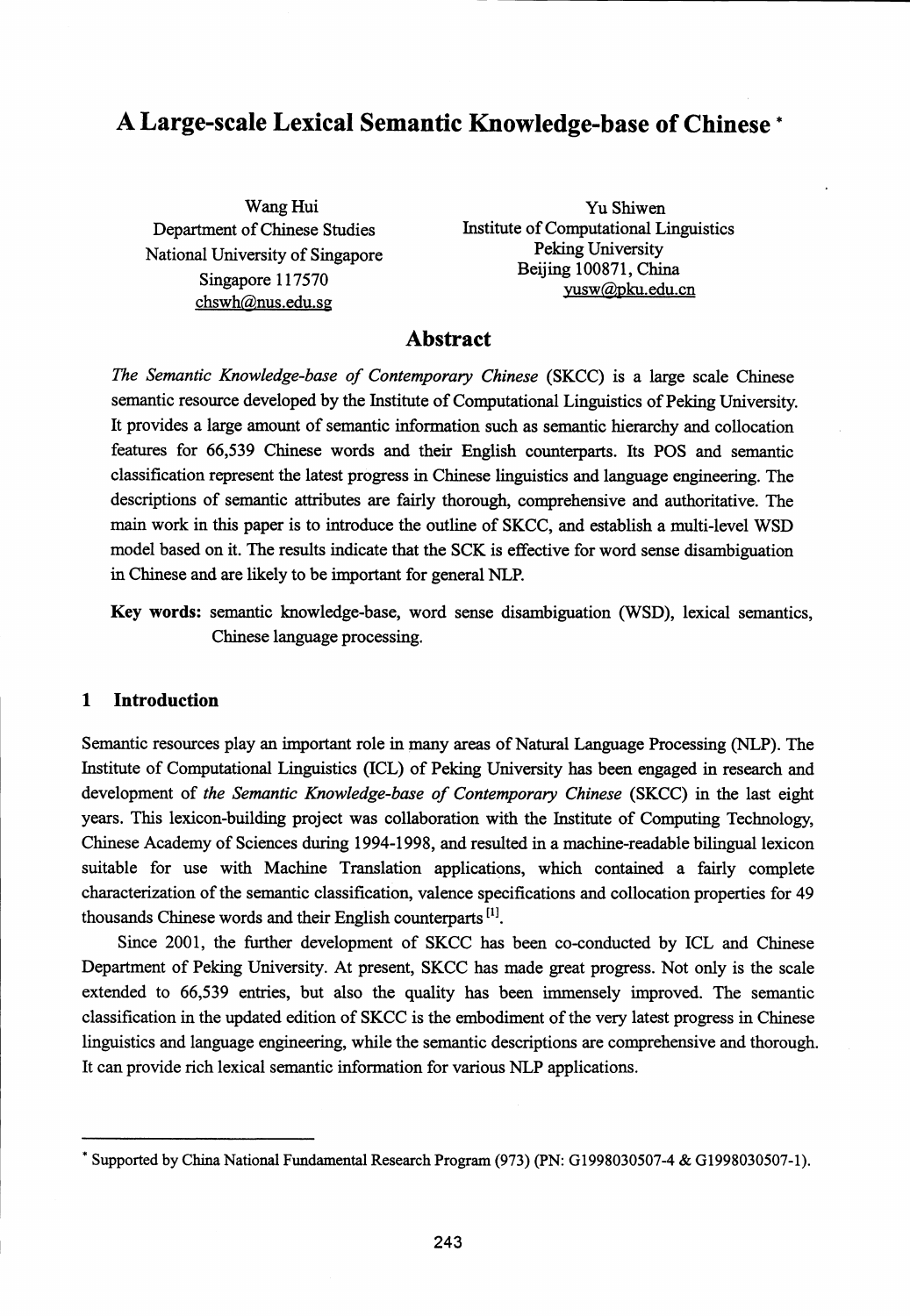# 2 Outline of SKCC

#### 2.1 Scale and Structure

SKCC consists of one general database and six sub-databases. The general database contains shared attributes of all the 66,539 entries, while the sub-databases provide detailed descriptions of the distinctive semantic attributes associated with the parts of speech (POS). For example, the verb database has 16 attribute fields, noun database and adjective database has 15 attribute fields respectively (see table 1).

| Database Name                   | Entries | Attribute fields | Attribute value |  |  |  |
|---------------------------------|---------|------------------|-----------------|--|--|--|
| nouns                           | 38,478  | 15               | 576,555         |  |  |  |
| verbs                           | 21,142  | 16               | 338,272         |  |  |  |
| adjective                       | 5,577   | 15               | 83,655          |  |  |  |
| pronouns                        | 236     | 15               | 3,540           |  |  |  |
| adverbs                         | 997     |                  | 10,967          |  |  |  |
| numerals                        | 109     |                  | 1,199           |  |  |  |
| General                         | 66,539  | 8                | 532,312         |  |  |  |
| <b>Total</b>                    | 133,078 | 91               | 1,546,500       |  |  |  |
| 77.11.1<br>$0.1$ $0.017$ $0.01$ |         |                  |                 |  |  |  |

Table 1 Scale of SKCC

All of the six sub-databases can be linked to the general database through four key fields, namely ENTRY, POS, HOMOMORPHISM and SENSE. As a result, the son knots can inherit all information from their father knots (Figure 1).



Figure 1 Main structure of SKCC

#### 2.2 Semantic Hierarchy

One of the most outstanding characteristics of SKCC is that its semantic hierarchy is based on grammatical analysis, rather than merely on general knowledge (as illustrated in Figure 2). This classification system represents the latest progress in Chinese semantics. It is very useful for NLP applications<sup>[2]</sup>, as well as compatible with various semantic resources, such as Wordnet<sup>[3]</sup>, Chinese concept dictionary  $(CCD)^{[4]}$ , HowNet<sup>[5]</sup> etc. Currently, the classification of all of the 66,539 entries has already been completed.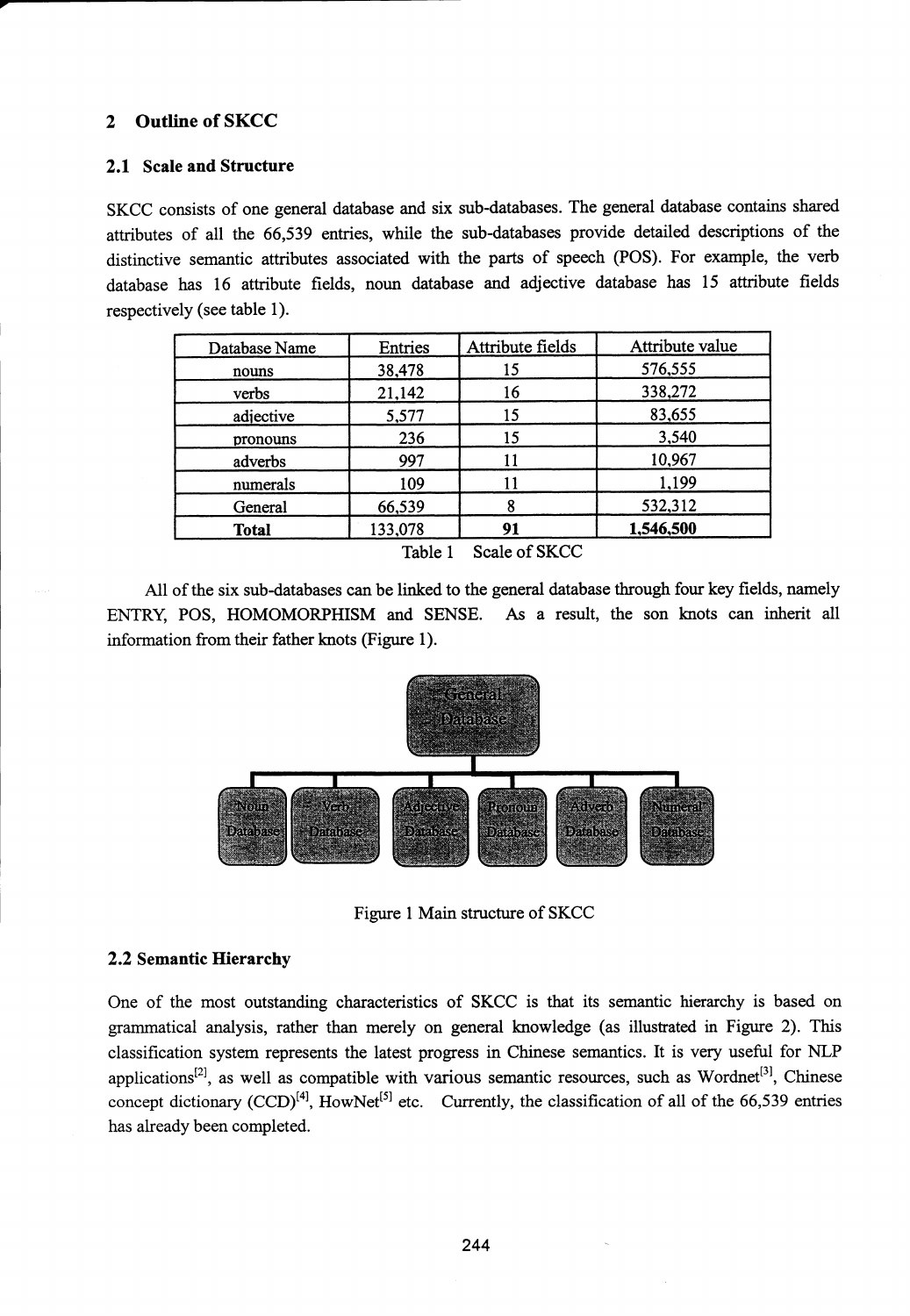

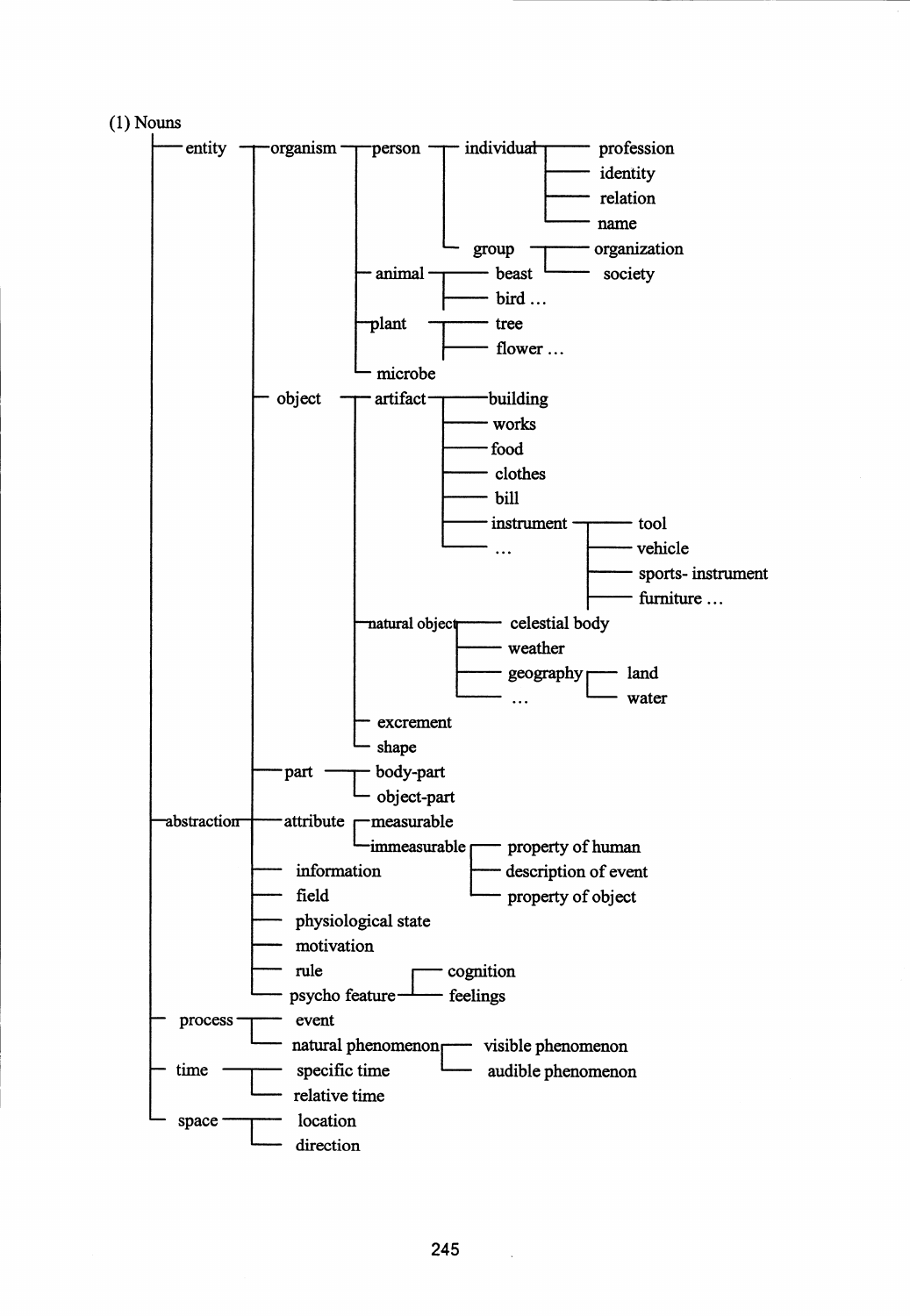



## 2.3 Comprehensive Semantic Descriptions

There is close correlation between lexical meaning and its distribution. Oriented to MT and Natural Language Understanding applications, SKCC can provide detailed semantic description and collocation behavior that in many cases is likely to be uniquely associated with a single sense. For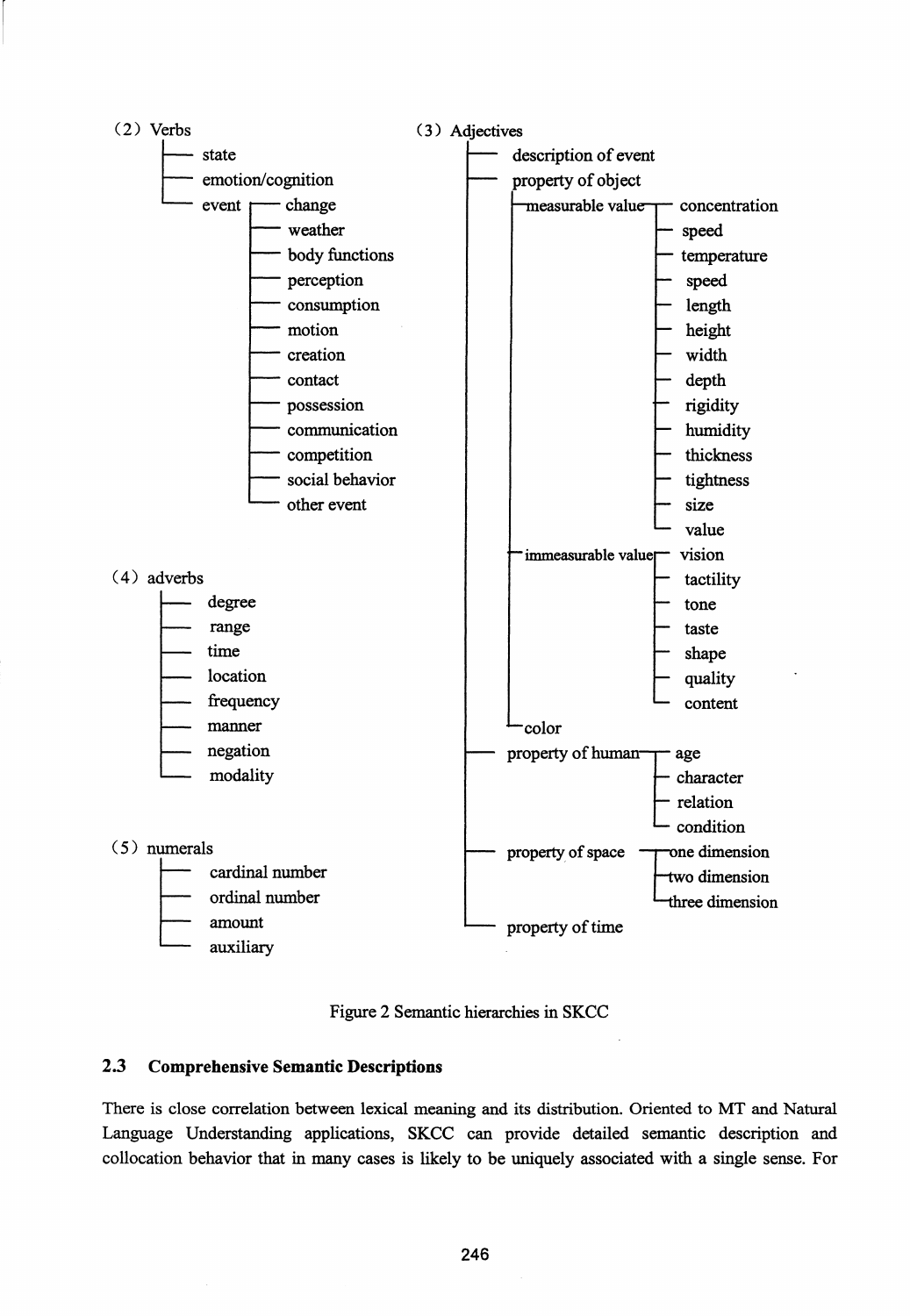example, following attribute fields have already been filled with values in the verb database (see table 2).

| <b>FIELD</b>             | VALUE                                                                                                                                                                                       |  |  |  |  |  |  |
|--------------------------|---------------------------------------------------------------------------------------------------------------------------------------------------------------------------------------------|--|--|--|--|--|--|
| <b>ENTRY</b>             | Commonly used Chinese word or idiom phrase                                                                                                                                                  |  |  |  |  |  |  |
| <b>PRONUNCIATION</b>     | Chinese Pinyin with tones such as "chi3zi5" for " $\overrightarrow{R}$ "(ruler)                                                                                                             |  |  |  |  |  |  |
| PART OF SPEECH           | POS tagging of per word or idiom                                                                                                                                                            |  |  |  |  |  |  |
| <b>SUB-CATEGORY</b>      | Sub-category tagging of per word or idiom                                                                                                                                                   |  |  |  |  |  |  |
| POSs                     | All POS tagging of per word                                                                                                                                                                 |  |  |  |  |  |  |
| <b>HOMOMORPHISM</b>      | Homograph number                                                                                                                                                                            |  |  |  |  |  |  |
| <b>SENSE</b>             | Sense number of per polysemous word                                                                                                                                                         |  |  |  |  |  |  |
| <b>DEFINITION</b>        | Sense definition                                                                                                                                                                            |  |  |  |  |  |  |
| <b>SEMANTIC CATEGORI</b> | Semantic categories of per word or idiom. A word can be tagged<br>with two or more semantic categories. For instance, the noun "青<br>菜" (greengrocery) belong to "plant   food" categories. |  |  |  |  |  |  |
| <b>VALENCE</b>           | Valence number of each entry. For example, "咳嗽" (cough) is a<br>one-valence verb, while ""z" (eat) is a two-valence one,<br>"给"(give) is three-valence.                                     |  |  |  |  |  |  |
| <b>AGENT</b>             | Actor of action or motion.                                                                                                                                                                  |  |  |  |  |  |  |
| <b>OBJECT</b>            | Object of action.                                                                                                                                                                           |  |  |  |  |  |  |
| <b>DATIVE</b>            | Beneficiary or suffer of action.                                                                                                                                                            |  |  |  |  |  |  |
| <b>TRANSLATION</b>       | English counterpart of per word or idiom.                                                                                                                                                   |  |  |  |  |  |  |
| <b>ECAT</b>              | POS tagging of per English word or phrase.                                                                                                                                                  |  |  |  |  |  |  |
| <b>ILLUSTRATIONS</b>     | Corpus-derived example sentences<br>showing<br>authentic<br>contexts of a word or idiom.                                                                                                    |  |  |  |  |  |  |

Table 2 Semantic attributes in the verb database of SKCC

To sum up, the above attributes fall into five kinds of information below:

- (1) Basic information of entry, such as vocabulary item, part of speech, sub-category, homograph and pronunciation;
- (2) Descriptions of word meaning, including sense number, definition, and semantic categories;
- (3) Semantic valence, thematic roles and combinatorial properties for per words; this is the most important part of SKCC and especially useful for WSD and lexical semantics research;
- (4) English translation and its POS tagging. If a Chinese word has two or more English counterparts, it will be regarded as different entries respectively, and the collocation information will also be given in relevant fields. This can significantly improve the quality of Chinese-English MT system.
- (5) Corpus-derived authentic examples of a word in context, showing how it is used, how phrases are formed around it, and so on.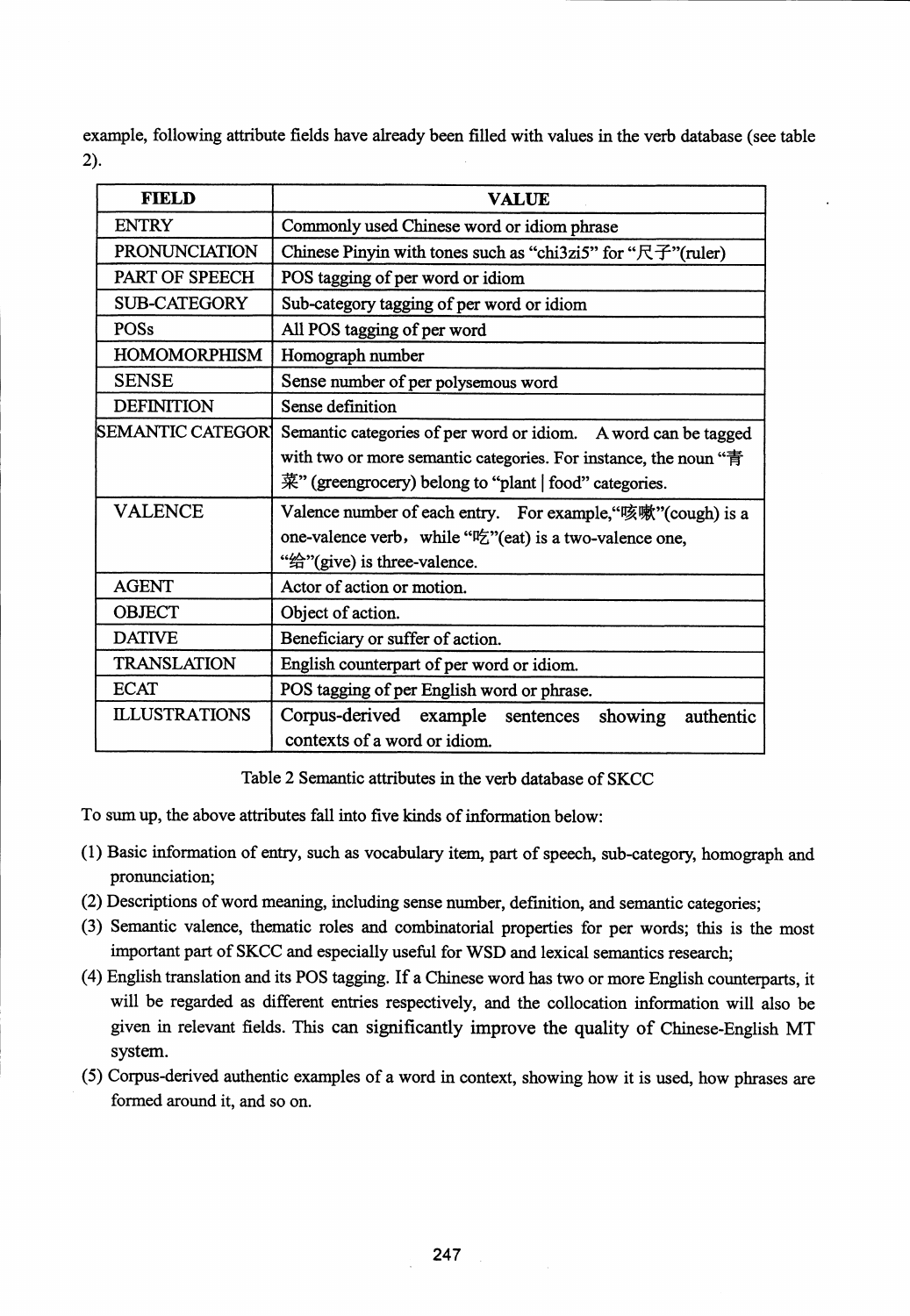## 3 Application in WSD

As a large-scale lexical knowledge base, SKCC combines the features of many of the other resources commonly exploited in NLP work: it includes definitions and English translations for individual senses of words within it, as in a bilingual dictionary; it organizes lexical concepts into a conceptual hierarchy, like a thesaurus; and it includes other links among words according to several semantic relations, including semantic role, collocation information etc. As such it currently provides the broadest set of lexical information in a single resource. The kind of information recorded and made available through SKCC is of a type usable for various NLP applications, including machine translation, automatic abstraction, information retrieval, hypertext navigation, thematic analysis, and text processing.

In this section, we shall focus on the automatic disambiguation of Chinese word senses involving SKCC since it is most troublesome, and essential for all the above NLP applications <sup>[6]</sup>.

## 3.1 Determination of the polysemous words and homographs

In general terms, word sense disambiguation (WSD) task necessarily involves two steps: (1) the determination of all the polysemous words and homographs in the text or discourse; and (2) a means to assign each occurrence of a word to the appropriate sense.

Step (1) can be easily accomplished by reliance on SKCC. Firstly, each entry denotes one single sense of per word in SKCC. Thus, if a word has two or more senses, it will be regard as different entries, and the "SENSE" field will be filled with different number (as "菜"in table 3).

| <b>ENTRY</b> | <b>POS</b> | <b>SENSE</b> | <b>DEFINITION</b>                        | <b>TRANSLATION</b> | <b>ILLUSTRATIONS</b>                                            |
|--------------|------------|--------------|------------------------------------------|--------------------|-----------------------------------------------------------------|
| 菜            | n          |              | vegetable                                | vegetable          | 种 $\sim$ (grow vegetables)  <br>野 $\sim$ (potherb)              |
| 菜            | n          |              | cooked vegetable,<br>egg, fish, meatetc. | dish               | 荤~(meat or fish) $ $<br>四~一汤(four dishes and<br>a bowl of soup) |

Table 3 Two senses of Chinese noun "菜"

Secondly, SKCC marked all of the homographs in "HOMOMORPHISM" field, such as two verbs "看"with different pronunciation in table 4.

|   |      | ENTRYPRONUNCIATION HOMOMORPHISM | <b>DEFINITION</b>                     | Translation |
|---|------|---------------------------------|---------------------------------------|-------------|
| 看 | Kan4 |                                 | see; watch; look at                   | see         |
| 看 | Kanl |                                 | look after; take care of   look after |             |

Table 4 Homographs in SKCC

Therefore, if either of the "SENSE" and "HOMOMORPHISM" fields is filled with value in SKCC, the entry must be a polysemous word or homograph.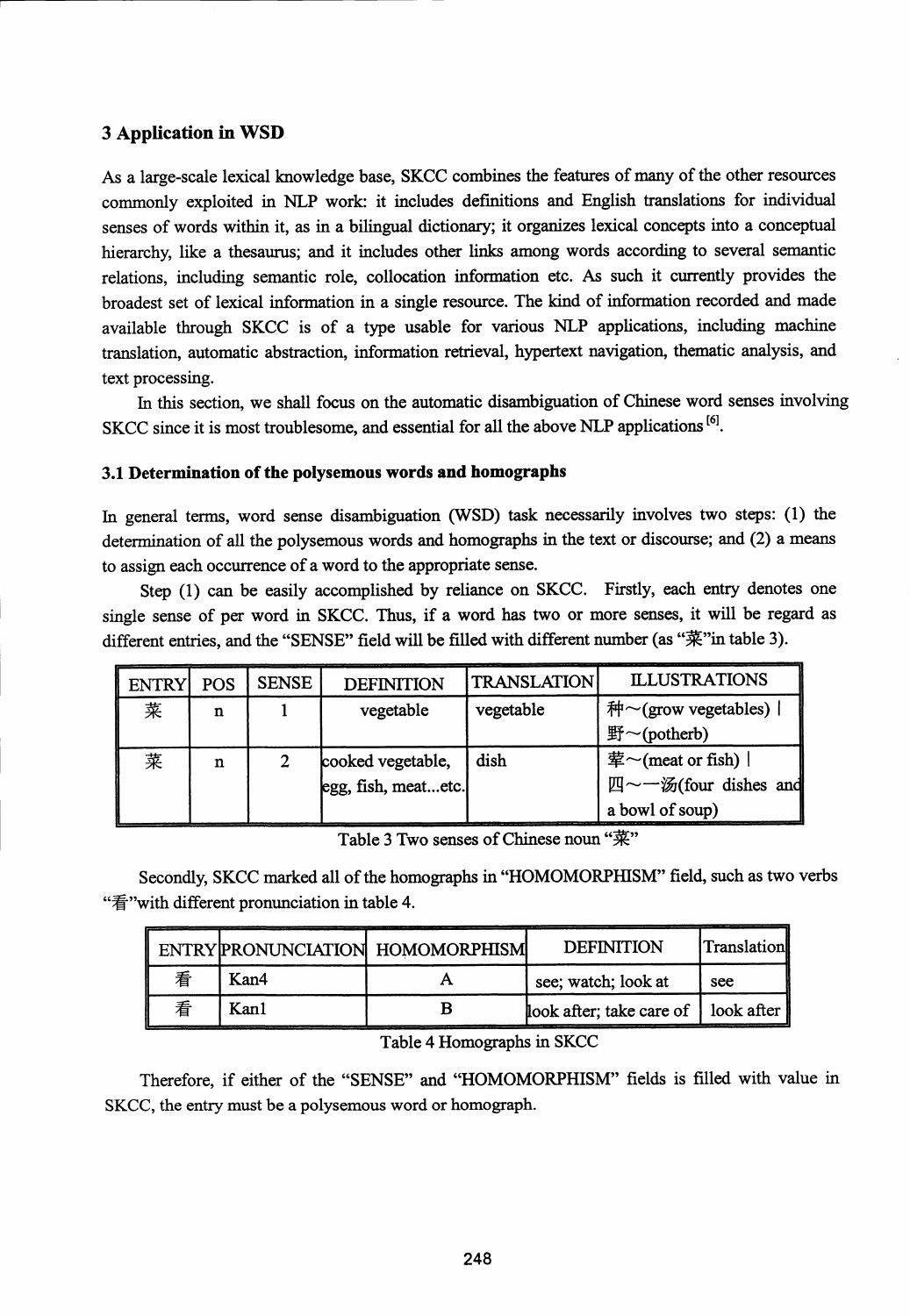# 3.2 WSD based on semantic categories

The senses of most Chinese polysemous words and homographs belong to different semantic categories, and have different syntagmatic features in context  $^{[7]}$ . SKCC gives detailed description of such information in "AGENT" and/or "OBJECT" fields as illustrated in table 5 below.

| ENTRY   POS |   | <b>DEFINITION</b>                      | <b>SENSE   SEMANTIC</b> | <b>AGENT</b> | <b>TRANSLATI</b> |
|-------------|---|----------------------------------------|-------------------------|--------------|------------------|
|             |   |                                        | <b>CLASS</b>            |              | N                |
| 清淡          | a | (of food, drink,<br>smell) light; weak | taste                   | food drink   | light            |
|             |   |                                        |                         | plant        |                  |
| 清淡          | a | (of business) slack $ $                | condition               | "business"   | slack            |

Table 5 Polysemous adjectives in SKCC

Based on the above description, the target word "清淡" in following POS-tagged text can be accurately disambiguated:

- [1]  $-\prime$ m 杯/q 清淡/a 的/u  $\n 2#$ 茶/n (A cup of light Longjing tea)
- [2] 农忙时/t 进城/v 的/u 人/n 不/d 多/a , 生意/n 比较/d 清淡/a。

(When the season is busy, few farmers go to town and the business is rather slack)

In sentence [1], the word modified by "清淡" is the noun "茶" (tea), which is a kind of "drink"; while the word "清淡" in sentence [2] is a predicate of "business". According to the different values in "AGENT" field, it is easy to judge that these two "清淡" belong to two semantic categories, viz. the former is "light", and the latter is "slack".

## 3.3 WSD based on collocation information

As for the polysemous words or homographs belonging to the same semantic category, the difference between them usually manifests at the collocation level. According to a study in cognitive science, people often disambiguate word sense using only a few other words in a given context (frequently only one additional word)<sup>[8]</sup>. Thus, the relationships between one word and others can be effectively used to resolve ambiguity. For example, Chinese verb "找" has two senses: one is "寻找" (look for) and the other is "退还" (give change). Only when the verb co-occurs with the noun "钱" (money), it can be interpreted as "give change"; Otherwise, it means "look for" (see table 6).

|   | ENTRY HOMOMORPHISM   DEFINITION   AGENT   OBJECT   DATIVE   Translation |                                         |        |         |        |             |
|---|-------------------------------------------------------------------------|-----------------------------------------|--------|---------|--------|-------------|
| 找 |                                                                         | look for; seek   person<br>try to find; |        | entity  |        | look for    |
| 北 |                                                                         | give change                             | person | "money" | person | give change |

Table 6 Different senses of verb "找"

According to table 6, the verb " $\ddagger \ddagger$ " in sentence [1] below must be "look for", because its object is " $\mathcal{N}$ " (person), a kind of "entity"; while " $\ddagger \ddagger$ " in sentence [2] has two objects, namely, indirect object " $\ddagger \ddagger$ " (me) and direct object "钱"(money). Thus, its meaning is "give change".